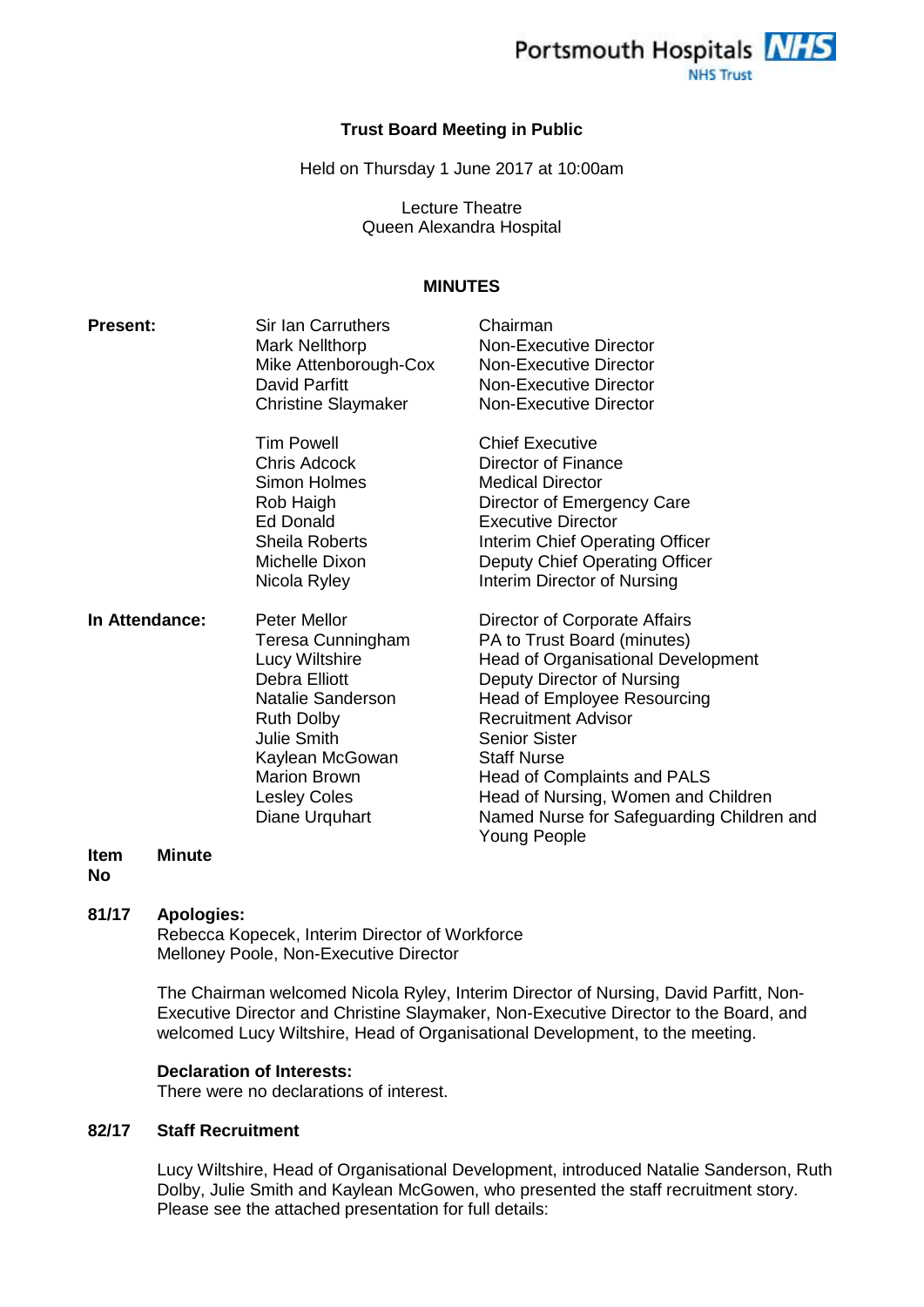

The Interim Chief Operating Officer applauded Kaylean's enthusiasm and was pleased to hear how the experience had given her the confidence to step into a new role. The Director of Emergency Care echoed this comment.

Christine Slaymaker asked what other Open Days had been introduced. Ruth Dolby replied that Open Days had been held for MOPRS, Medicine and Theatres. They have all been most successful and, as a consequence, are attracting interest from other departments. Natalie Sanderson added that they were looking into the possibility of using a similar process for Junior Doctors. The Chief Executive encouraged the initiative as he believed there would be an acute shortage of Junior Doctors within the next few years.

The Chairman thanked the team for its inspiring presentation.

# **83/17 Minutes of the Last Meeting – 4 May 2017**

The minutes were agreed as a true and accurate record.

### **84/17 Matters Arising/Summary of Agreed Actions**

All actions were either complete or in progress.

Mike Attenborough-Cox referred to a question from Penny Mordant MP concerning Care Quest. The Chief Executive replied that he would respond to his query outside of the meeting.

### **85/17 Notification of Any Other Business**

No notifications.

### **86/17 Chairman's Opening Remarks**

The Chairman began his report by acknowledging the continued pressure on the Trust and within the Urgent Care pathway in particular. He recognised that significant improvement was still required and that it was essential that the different plans and projects that were in place to bring about the necessary improvements were properly executed. The Chairman thanked everyone for their continued hard word and commitment.

### Recruitment:

The Chairman welcomed the new Non-Executive Directors and Interim Director of Nursing to the Board and announced that a Non-Executive Director with clinical experience would also be recruited.

The Chairman confirmed that the Chief Executive position has been appointed to and that the official announcement would follow when due process had been completed. The Chairman thanked Tim Powell for his very valuable leadership as Interim Chief Executive during the past year. The Chairman fully recognised how difficult a year it had been and was most appreciative of Tim's contribution.

### Personal Announcement:

The Chairman announced that this would be his last Trust Board meeting, as his term of office was due to end in June. A replacement appointment would be made as soon as possible. In the meantime, as of 16<sup>th</sup> June, Mark Nellthorp will act as Interim Chairman. The Chairman will be working with the local Accountable Care System. He remarked that it had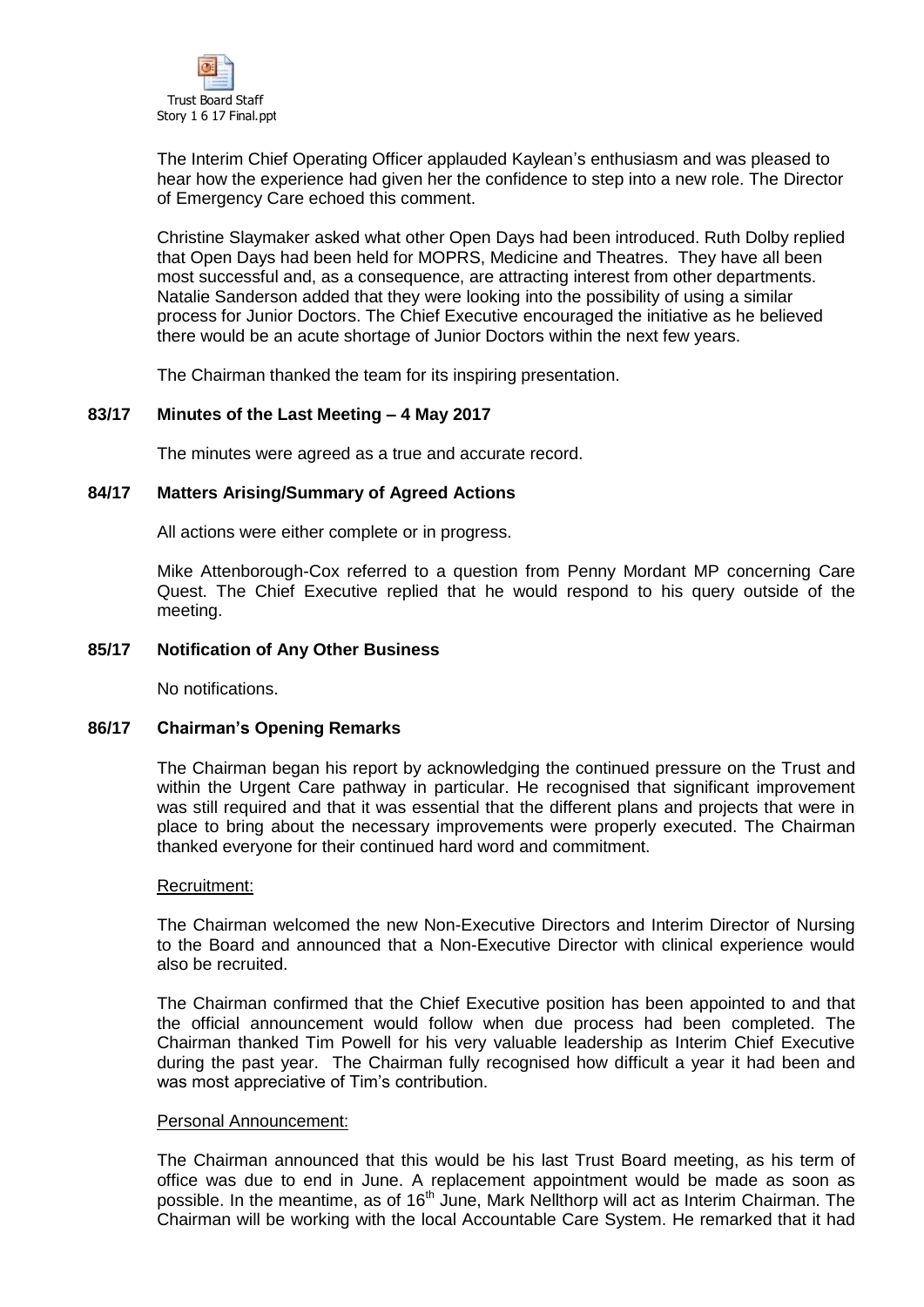been a privilege to be Chairman of Portsmouth Hospitals NHS Trust, even though there had been significant issues throughout most of his term of office. The Chairman wished everyone well for the future. He was very optimistic about the future of Portsmouth Hospitals NHS Trust.

# **87/17 Chief Executive's Report**

The Chief Executive drew attention to key areas of his report:

- Future of our Health and Care System
- NHS Trusts Treating More Patients in the Face of Growing Demand
- Malware Attack

The Chief Executive thanked the Trust IT teams who had worked tirelessly to ensure Portsmouth Hospitals NHS Trust was protected from the recent cyber-attack and from future attacks. The Trust is as well protected as it can be.

David Parfitt recognised that different lessons had been learnt from the Malware attack and referenced the backup issues currently being seen by British Airways. He asked if this Trust regularly carried out backup testing. The Chief Executive confirmed that backup testing was continuous. The Interim Chief Operating Officer added that there was going to be a review of our business continuity arrangements and processes. She assured that the Trust had manual backups as a precaution.

The Director of Corporate Affairs commented that he and the Interim Director of Workforce, in her role of IT lead, had met with senior staff from our IT department who had provided a view of the effectiveness of our cyber security and it had been agreed that the information should come to a future Trust Board Workshop.

The Chief Executive announced that the report from the Care Quality Commission (CQC), following its most recent inspection, is expected at the end of June and he would share the detail with Trust Board members as soon as he was able. **Action: Chief Executive**

Local News:

- Research and Innovation Conference
- Team Brief



# **88/17 Integrated Performance Report**

# **Quality**

The Deputy Director of Nursing drew attention to the following areas, with supporting comment from the Medical Director:

- SIRI 55 SIRIs had been reported in April, compared to 116 in March. These were reported as 49 breaches of the Decision to Admit (DTA) target and 6 clinical SIRIs. This equates to 1.8 SIRIs per 1,000 occupied bed days
- Pressure Ulcers The Trust confirmed 1 avoidable grade 3 pressure ulcer within Medicine and 0 (zero) grade 4 pressure ulcers in April. This compares to 1 grade 3 pressure ulcer reported in March. This is a decrease on the 4 avoidable grade 3 pressure ulcers that had been reported in April 2016
- Dementia/VTE there had been a slight increase in compliance with dementia screening in April, however, compliance still remains low at 76.1%, although better than 74.3% recorded in March and 74.8% in January. The VTE risk assessment figure for April is 96.31% (subject to validation), compared to the March figure of 95.14%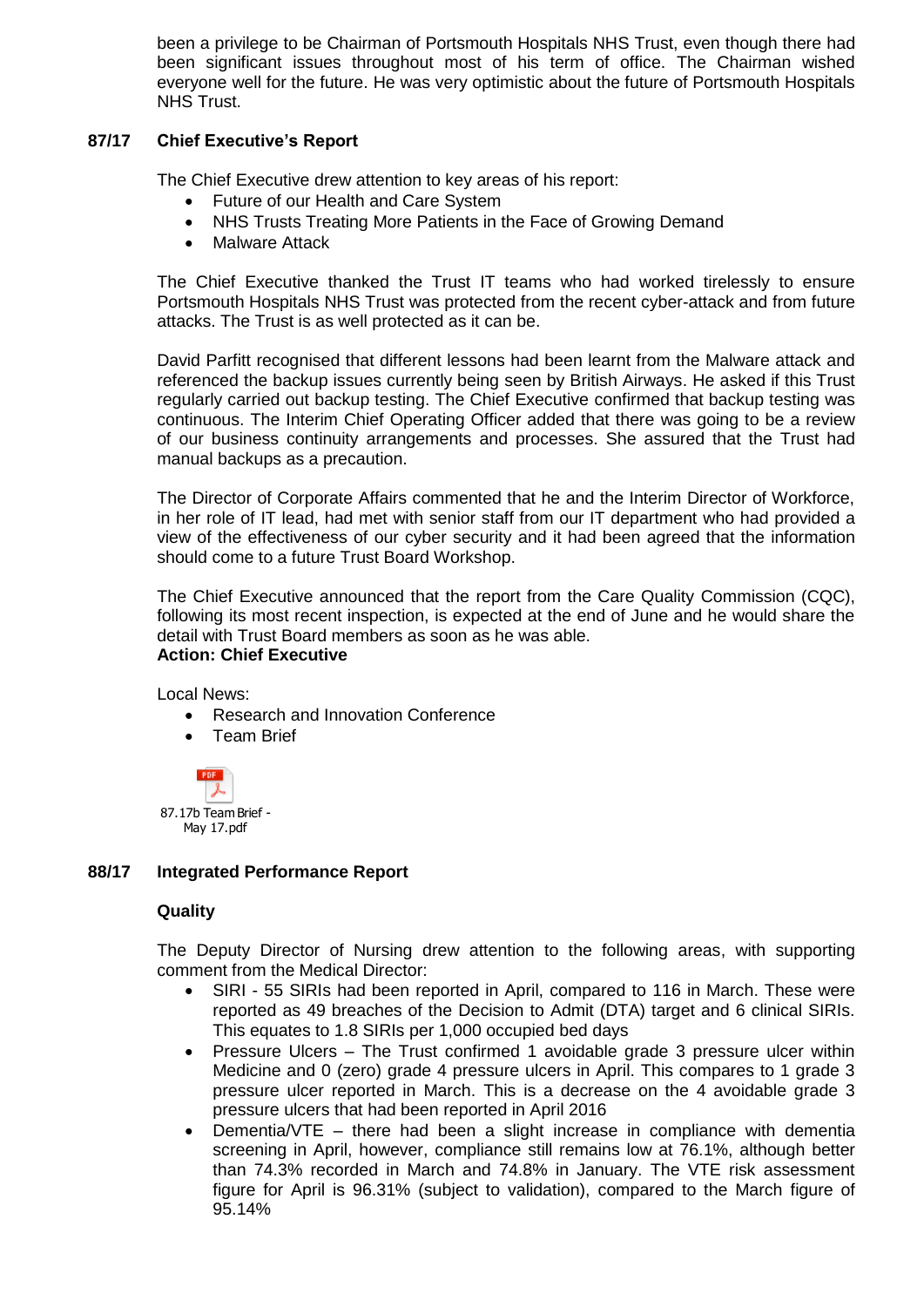- Falls There had been 2 confirmed falls incidents; 1 resulting in severe harm and 1 in moderate harm. 6 moderate harm incidents are currently under investigation
- Safety Thermometer The Trust achieved 100% data collection for April. To date the Trust has maintained high submission rates, with 100% being achieved each month
- Patient Moves A continued focus on early discharges has led to an improvement during April. However, despite the Urgent Care Transformation Programme attention, the overall position has seen no improvement in the number of non-clinical patient bed moves.
- Friends and Family The total number of responses for both ED patients and inpatients decreased from 4,154 in March to 4,025 in April
- Infection Control:
	- o MRSA The Trust reported 1 patient with unavoidable MRSA bacteraemia in April. This has been assigned to the Trust, following a Post Infection Review
	- o C.Difficile The Trust reported 6 patients with C.Difficile attributed to the Trust in April against a monthly objective of 4. The cases occurred in the following CSCs; Surgery (x2), Cancer (x1), CHAT (x1), Medicine (x1) and Renal (x1)
	- o MSSA There were 2 patients reported with MSSA bacteraemia attributed to the Trust in April
- HSMR/SHMI The updated Trust HSMR for the 12 months to January 2017 is 109.85. This represents a slight decrease on the rate previously reported for the 12 months to December 2016 of 109.92. The Trust SHMI for October 2015 to September 2016 is 110.96; a very slight increase from the previous reported quarter's figure of 110.77.
- Stroke The Trust has provisionally achieved 6 of the 13 key measures for March based on 93 cases. Achieved Thrombolysis, 80% against national standard of 50%
- Inpatient Survey results published indicate the Trust achieved 8.1 out of 10 overall experience of care, which is a slight improvement on the 2015 survey. The Trust reports similarly to other Trusts for all 11 sections. The full report will be circulated.

The Chairman asked what corrective action was necessary to reverse the disappointing infection control decline. The Medical Director pointed out that hand hygiene was the key and that this would be continuously monitored. He was considering changing some types of antibiotics; there are risks involved with this around C.Difficile and E.coli, and this is being monitored carefully. The Trust doesn't currently have to report E.coli figures but this might change in the future.

The Deputy Director of Nursing informed that the Trust has been participating in a falls collaborative project. Key learning from this had identified that a significant number of our patients are a falls risk. There is a piece of working being undertaken to identify those who are a very high risk and likely to have a fall and the Trust has also implemented SWARM technique; a localised assessment carried out directly after the fall had occurred. A pilot of a pressure ulcer tool is also being undertaken.

The Director of Emergency Care reported that he and John Knighton, Deputy Medical Director, had recently met with three lead GP Commissioners to discuss the link between delayed length of stay, outlying and the risk of mortality, as well as the impact that certain types of patients were having on the Trust. It was fully recognised that there is a requirement for support with accelerated discharges for end of life patients.

The Interim Chief Operating Officer reported that the Trust was experiencing recruitment difficulties in relation to Stroke Consultants. This is being addressed but some service impact is anticipated whilst a resolution is being been found.

# **Operations**

The Interim Chief Operating Officer acknowledged that the size of the IPR was extremely large and that she was looking at reducing it. She is happy to meet with any colleague to explain the document in better detail should they require it. The Interim Chief Operating Officer drew attention to the following areas of her report: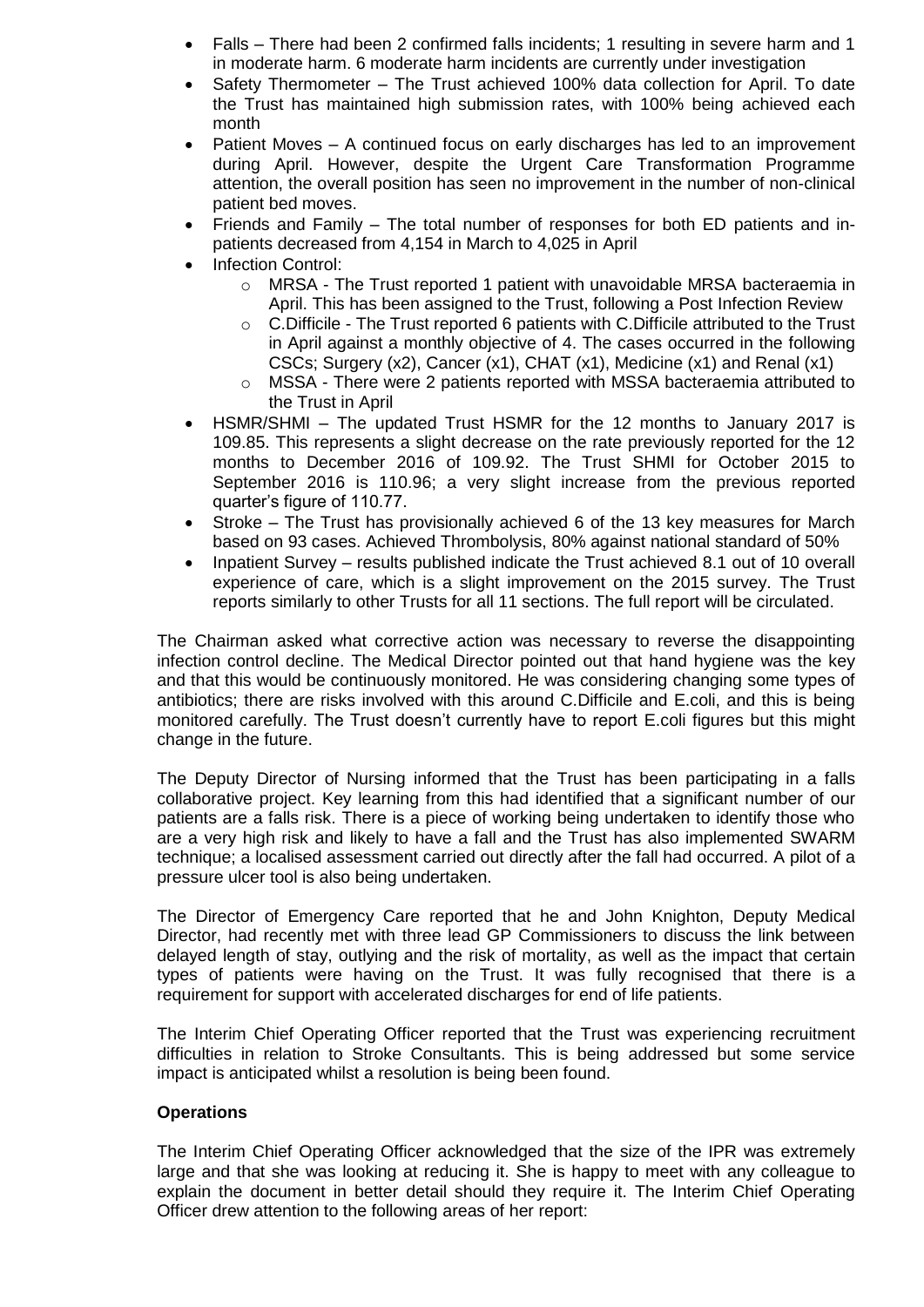- A&E 4 hr standard performance was 79.06% (78.07% last month). There had been 58 breaches of the 12 hr Trolley Wait Standard
- RTT 90.4% achieved against the 92% standard (at aggregate level) and against the improvement trajectory of 91.2%. The overall waiting list size had increased by 630 and the backlog of patients waiting more than 18 weeks had increased by 321. The number of patients waiting over 35 weeks was 189
- Diagnostic Waits Trust performance was 99% against the 99% diagnostic standard and the improvement trajectory of 99.1%. There had been 57 breaches of the standard
- Cancer The Trust is currently forecasting achievement 7 of the 8 key national standards, provisionally 31 day subsequent surgery had not been achieved

The Chairman asked how this Trust compared to others. The Deputy Chief Operating Officer replied that we are struggling with RTT, however many Trusts are below 90%. The target is currently compromised by the lack of flow through our unscheduled care pathway. The, soon to be introduced, new medical model is also expected to negatively impact on our RTT compliance. Everything possible is being done to close the gap. Diagnostics is good and for Cancer, the Trust is one of the top performing Trusts in the country.

Mike Attenborough-Cox expressed his dismay at the lack of improvement with the unscheduled care situation and that the Trust was still in the same, poor position. The Interim Chief Operating Officer responded to say that she too was disappointed, and reminded that it was not just an issue for the Emergency Department, but that it was a Trust wide problem. Improvements are taking place with the Trust and external partners. The Chief Executive added that he had met in London last week with Jim Mackey, Chief Executive of NHS Improvement and Simon Stevens, Chief Executive of NHS England and Pauline Philip, National A&E lead. It had been a most difficult meeting, commissioning colleagues were also present and they were told in no uncertain terms that there needed to be immediate improvement and actions needed to be taken. They were aware of our plans through our A&E Delivery Board which focuses on three key areas:

- 1. Medical model ensuring there is immediate sufficient interface with patients who stay in our ED for long periods of time
- 2. Increased focus on our integrated discharge service. All system providers to be committed to reducing the backlog by September
- 3. Internal focus on our SAFER discharges, in particular >7 day length of stay

Pauline Philip had attended the Trust yesterday to provide feedback. She felt that there was a big opportunity in relation to GP streaming at the front door, which is a commissioner led service, and a bid for financial support is being put forward for this. The Accountable Care System discussions should help to ensure a full system approach. The Chairman believed that greater focus within the Trust and greater involvement from the system was required.

### Manchester Terror Attack

The Interim Chief Operating Officer updated the Board on the recent events in Manchester and assured the Board that this Trust does have a major incident plan. We need to carry out a test of how the whole hospital would cope with clearing the Emergency Department if needed as this had not been practised for some time. Our Military colleagues are very willing to assist with a full exercise and it is hoped to carry one out in July. She will provide a further update at the next Trust Board meeting.

# **Action: Interim Chief Operating Officer**

# **Finance**

The Director of Finance drew attention to the following areas of his report:

- The Trust's financial plan for 2017-18 has a surplus target of £9.7m. As part of this the first two quarters of the financial year have a deficit plan and quarters 3 and 4 a surplus plan. The plan requires a steady financial improvement to be made effectively from July 2017 onwards
- The annual plan includes an income provision relating to the Sustainability and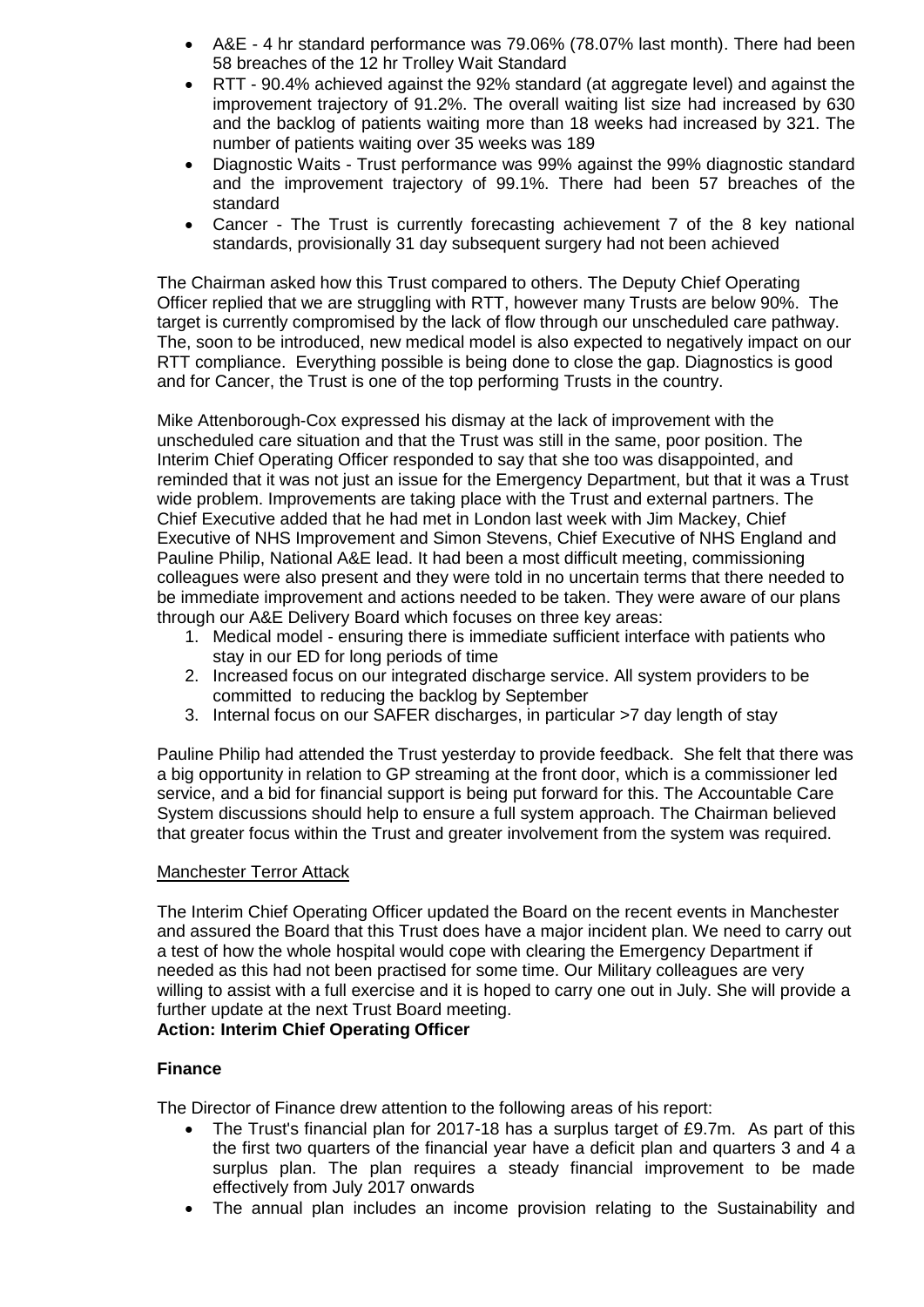Transformation Funds (STF) of £13.4m and a financial improvement requirement in the course of the year of £34.5m

- The Trust's Income and Expenditure position for the month of April 2017 was an actual deficit of £3.1m. This was in line with the planned position of a £3.1m deficit. The position includes recovery of the STF funding for the month of £0.7m
- The Trust continues to see pay pressures through the high use of temporary staff to maintain urgent care services and the additional capacity that has remained open due to the volume of patients that have been deemed medically fit for discharge but are still yet to leave the hospital
- Non-pay costs include unplanned use of the private sector to support RTT delivery and out of hospital purchase of beds. Pay pressures in month 1 have been mitigated by a favourable non-pay reserve position
- The Trusts plan by the end of quarter 1 requires a deficit position of £5.9m or better. Significant improvements in financial performance are essential from quarter 2 onwards in order to deliver the plan for the year
- The Trust has a capital resource limit of £8.3m for the year. The capital programme is currently being developed. The Trust has a cash balance of £9.8m at the end of April. The minimum level of cash holding required by the DH is £5.1m (including £4.1m of capital cash carried forward from 2016/17)

Christine Slaymaker asked whether the Aligned Incentive contract was still going ahead. The Director of Finance confirmed that the final documentation had been drawn up and needed to be considered by the Executives before final sign off. Some elements are still to be worked out, but will be in place. The Director of Finance assured that our local commissioners were committed to the new form of contract.

Christine Slaymaker also asked for detail of the proposed £30m savings. The Director of Finance commented that the various schemes were at different levels of maturity and that the granular detail would be presented at the next Finance and Performance Committee meeting. The critical thing for the organisation was to make the plan happen.

The Chairman asked that the Financial Plan be shared with the full Trust Board and the Director of Finance confirmed that he would be presenting the Plan at the Trust Board Workshop in June.

### **Action: Director of Finance**

The Medical Director asked what effect the new Aligned Incentive contract might have on coding. The Director of Finance replied that it shouldn't and commented that it was important to recognise that the things we did under the PBR contract, still remain priorities under the new contract.

Mike Attenborough-Cox felt that there needed to be accountability to ensure delivery of the contract because failure was not an option. The Director of Finance remarked that he had no issue with accountability however the Trust needed to make sure that everyone who is charged with an action had the ability and support to ensure that they could achieve it.

Christine Slaymaker observed that significant savings were required from July onwards and she was not confident that the Trust could achieve this. The Director of Finance acknowledged the risk and stated that there needed to be a material turnaround for the Trust. The financial plan is aligned with improvements in unscheduled care. The Trust needs to make as many improvements as possible by the  $1<sup>st</sup>$  July.

David Parfitt referenced that the Trust was dependent on other parties and was concerned that 'to influence effectively' takes a long time. The Director of Finance recognised this and felt that more help was required with those patients who had been declared medically fit for discharge. He made it quite clear that unless the backlog of MFFD patients was cleared as was promised, it would be impossible to close the escalation areas that were currently open.

### **Workforce**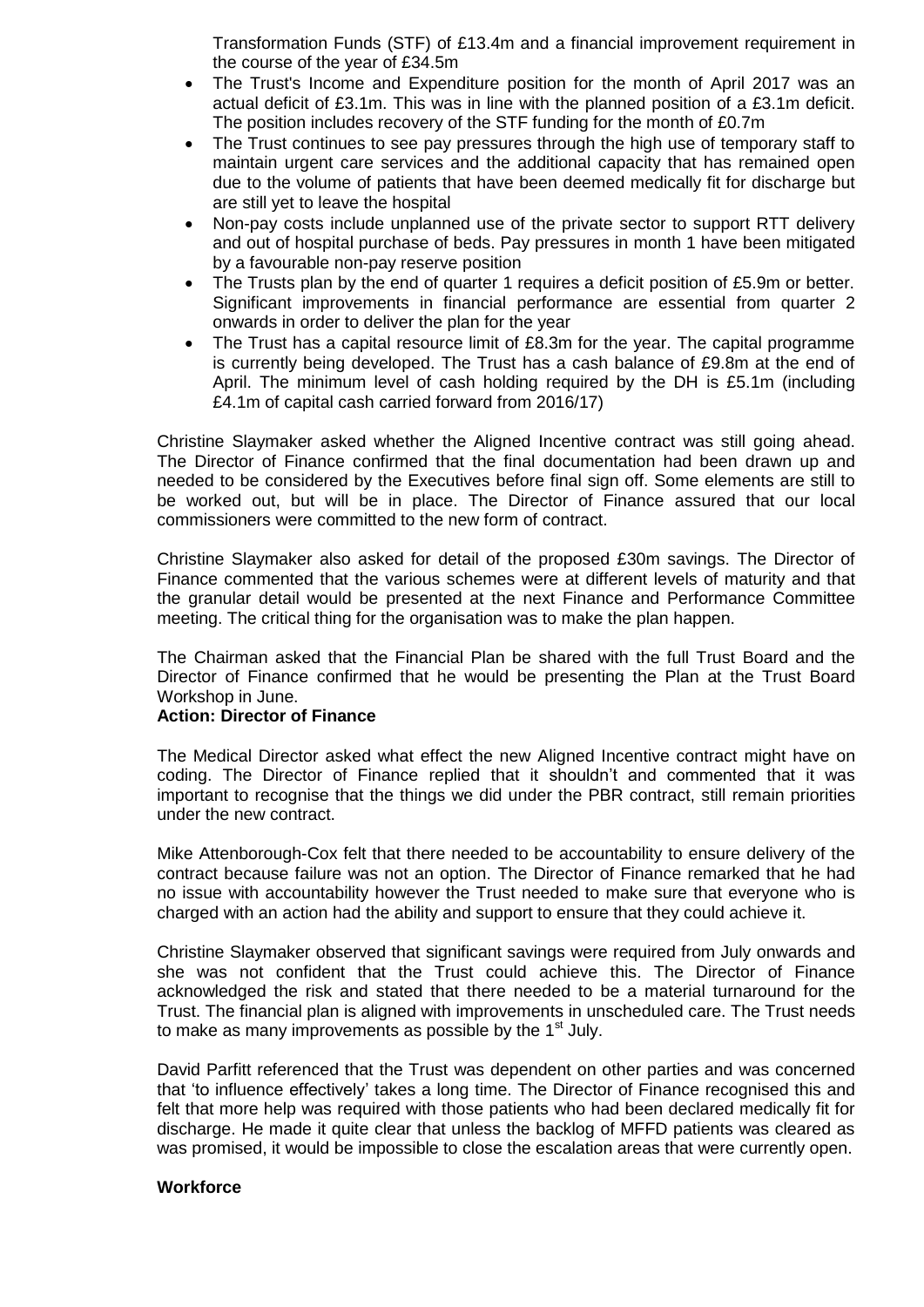The Interim Director of Workforce drew attention to the following areas of the report:

- The total workforce capacity had decreased by 59 FTE to 7009 FTE in April 2017 and is 155 FTE over the newly funded establishment
- The temporary workforce capacity had decreased to 493 FTE in April 2017 and comprised 7.1% of the total workforce capacity. This is a 0.3% decrease compared to March 2017
- The number of shifts that have breached the capped rates or are off-framework have decreased by 426 shifts to 1928 shifts in April 2017
- The evidence collected for April 2017 indicates that overall staffing levels have increased from 101.1% to 103.1% compared to planned levels
- Turnover Rate (12 month rolling average) has increased to 12.6% in April and remains above the target
- There has been a recent successful recruitment drive of nurses from the Philippines.
- Appraisal compliance has increased and currently stands at 83.6% in April, which is below the 85% target
- Sickness Absence Rate (12 month rolling average) maintained at 3.9% in March but remains above the target. In-month sickness absence decreased to 3.8% in March and is above the target. There has been a 20% increase in Counselling referrals
- 1 Whistleblowing and 1 professional registration referral had been received. No safeguarding referrals were received
- During February 2017, staff were asked to complete the quarter 4 friends and family test along with some other key questions. This quarter saw a response rate of 14% (950) with a mixed outcome

The Interim Chief Operating Officer remarked that although it was good to see health and wellbeing services being used, it was also concerning as to the level of Counselling referrals being made. The Interim Director of Workforce responded that the Trust was actively working with Aquilis to promote these services and that might be the trigger for the increase.

The Chief Executive asked the Interim Director of Workforce to look into the impact of the recruitment of Philippines nurses on the country's own health economy.

# **89/17 CQC Enforcement Notice**

The Deputy Director of Nursing presented this report which comprised 2 parts:

- Part A compliance with the CQC improvement notice
- Part B compliance with the Urgent Care Improvement Plan

She drew attention to the following highlights:

- On the 16th and 17th February 2017 CQC Inspection Managers had visited the Trust and reviewed the Emergency Medical Pathway, which included the Emergency Department and acute medical wards. Inspectors had returned on the 28th February to further inspect the Emergency Medical Pathway
- On the 3rd May 2017 the Trust was issued with a Warning Notice under Section 29A of the Health and Social Care Act. The Notice detailed the grounds upon which the CQC believed significant improvements were required. The CQC has determined that the Trust is non-compliant with Regulations relating to:
	- o Dignity and respect
	- o Need for consent
	- o Safe care and treatment
	- o Safeguarding service users from abuse and improper treatment
	- o Good governance
	- o Staffing
- A further inspection under the 'well-led' domain was undertaken on the 10th and 11th May 2017. On the 11th May the Trust was informed of serious concerns that the CQC had identified during their inspection. The concerns related to the safety of patients who are vulnerable and/or may have a mental health condition in the Emergency Decision Unit (Observation Ward), the Acute Medical Unit (AMU) and on in-patient wards. Their concerns included staffing levels, consent, risk assessment and care planning, Mental Capacity, Deprivation of Liberty Safeguards (DoLS) and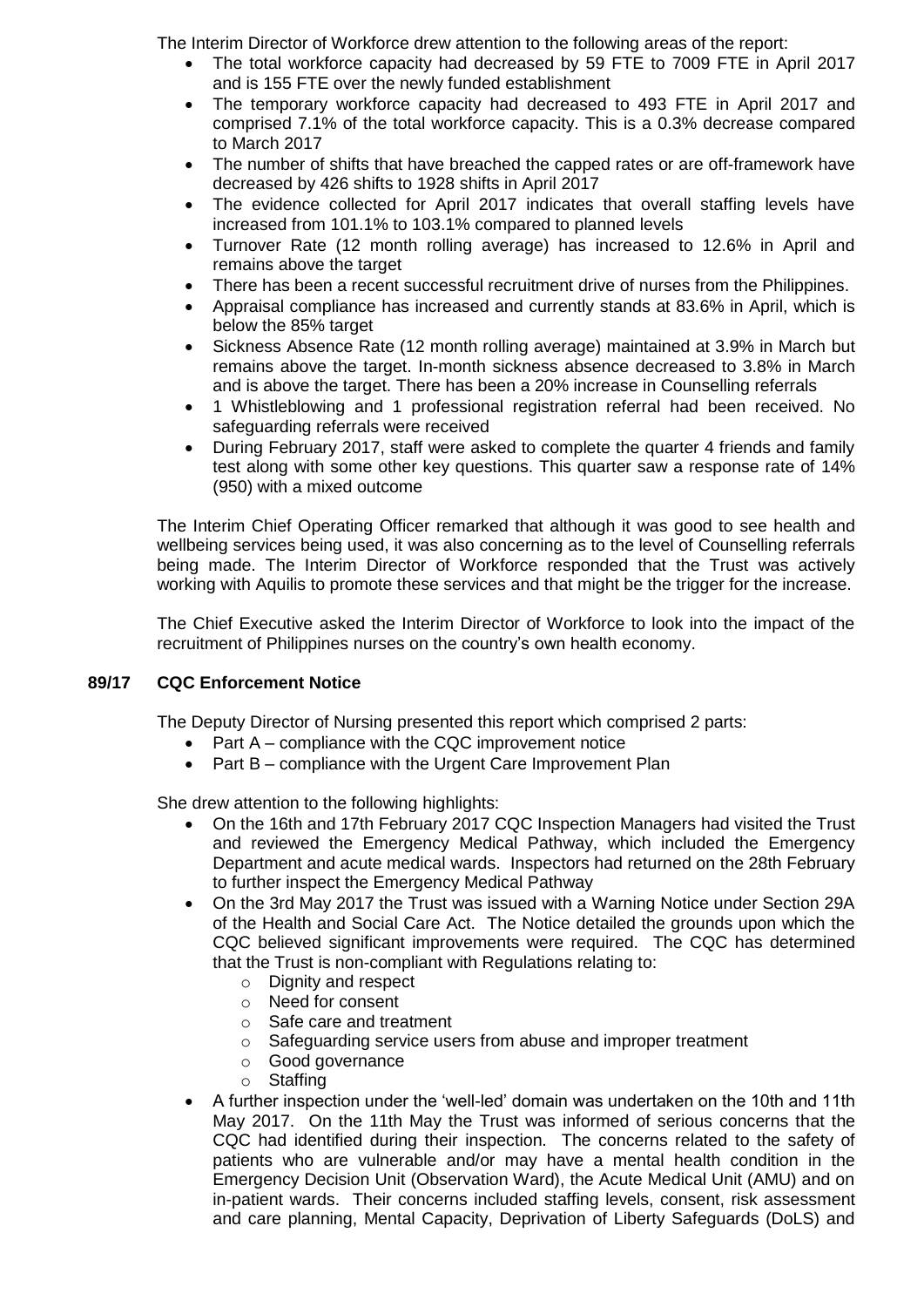Safeguarding. Information has been provided to the CQC regarding those actions that were immediately taken and other specific actions that will be taken to address their concerns

- On the 12th May, the Trust was formally served with a notice under Section 31 of the Health and Social Care Act 2008, which immediately imposed six conditions on the Trust's Registration. Whilst the full detail of the conditions can be found within this report, the following provides a brief summary:
	- 1. Ensure sufficient numbers of suitably qualified and competent staff are in the emergency decision unit within the emergency department to provide safe, good quality care to patients with mental health problems and all other patients. Staffing levels and skill mix must take into account the acuity of all of the patients in the department at any given time
	- 2. Ensure that all patients presenting to the emergency department with mental health problems receive a full risk assessment and a corresponding risk management plan/care plan
	- 3. Identify, monitor and observe detained and / or high risk patients with mental health concerns or vulnerable safeguarding issues across the hospital and have a plan of care in place for them at all times
	- 4. Ensure that there are clearly identified leads for mental health provision within the emergency department and acute medical unit at all management levels. Ensure that there is executive level leadership that has accountability for mental health care, safeguarding and Deprivation of Liberty Safeguards within the hospital
	- 5. Ensure that Deprivation of Liberty Safeguards are applied as per the requirements of Mental Capacity Act, 2005, prior to depriving a person of their liberty
	- 6. Immediately take action to ensure patients are safe. As a minimum, deploying sufficient, suitably qualified and competent staff and completing robust risk assessments, plans and delivering the identified care and treatment for patients presenting with mental health issues. The Trust must send the CQC a weekly update in this respect from w/c 22nd May 2017
- The Trust has provided a full and detailed response to the CQC against each of the Conditions, which included immediate actions taken and further actions to be taken with identified leads and deadlines for completion
- The Conditions will remain in place until the Trust is able to demonstrate that the risk to patients has been removed
- The Section 29A Warning Notice and Enforcement Notice have been shared with all of the Management Teams and Senior Medical and Nursing staff for consideration as to how they could be assured that similar issues to those that had been identified would not be present in their areas and they were asked to put in place an action plan if it was required
- The CQC Quality Improvement Plan is in the process of being updated to reflect all of the latest actions

Christine Slaymaker questioned how the actions were going to be monitored and tested. The Interim Director of Nursing replied that she will make sure the Trust is working with all senior nurses and external partners to ensure compliance and that testing would be carried out within peer reviews. Everyone needs to understand it is their responsibility. The Deputy Director of Nursing added that the Mental Health 'Deep Dive', which was due to take place next week, was key to fully understanding our requirements.

The Chairman asked whether the Trust was currently in breach of the conditions put upon it by the CQC. The Deputy Director of Nursing responded to say that work was underway to comply with all of the conditions, including:

- Increasing temporary staffing numbers and looking at consistent workforce
- Identifying Mental Health leads
- 'Deep Dive', detailed analysis to identify what is required
- Strengthening Safeguarding teams and individuals within those teams

The conditions will take time to fully comply with and external support will help determine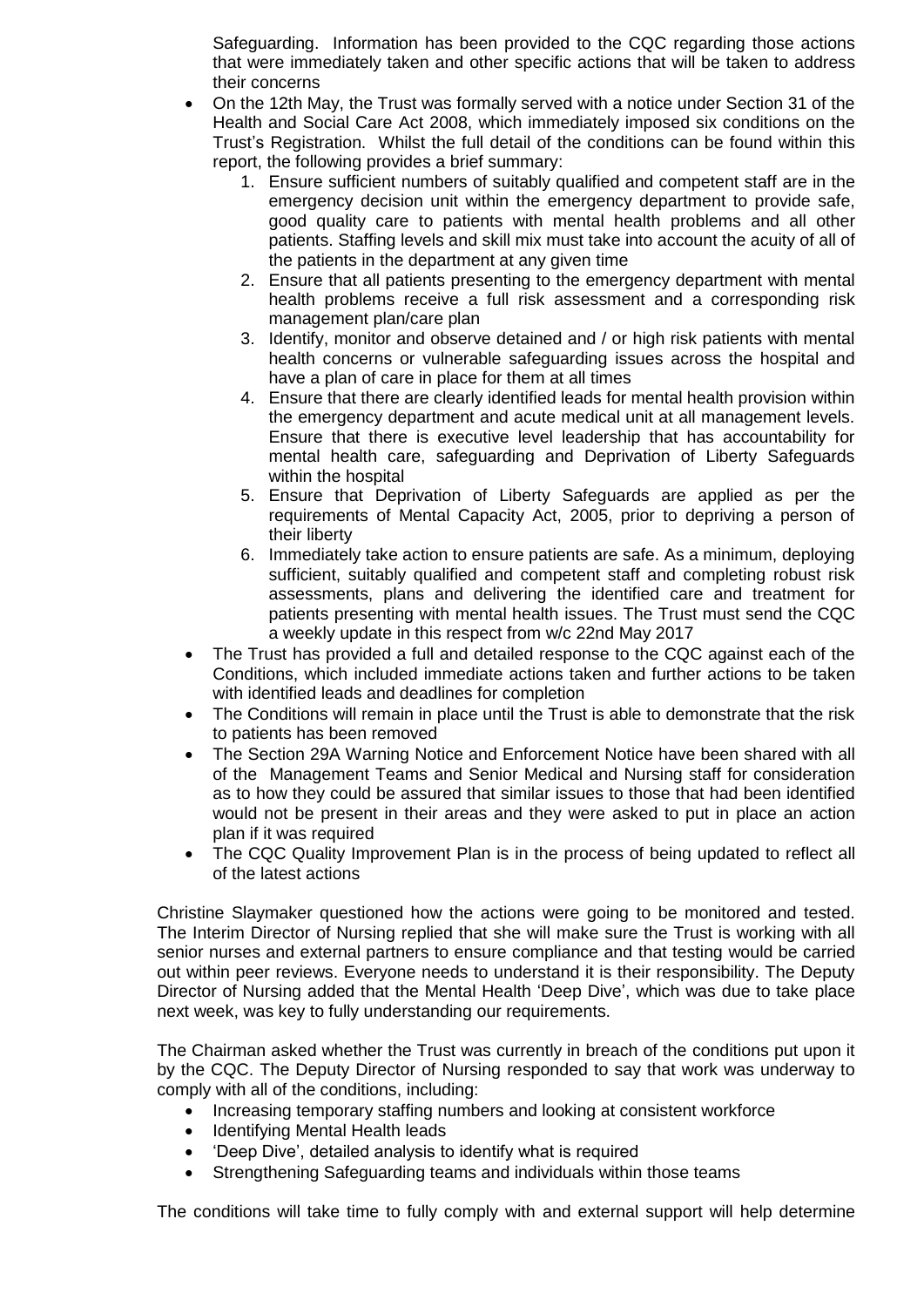whether the Trust can achieve this within three months. The Chief Executive added that he was in no rush to have the Section 31 removed because he was insistent that the priority was for right guidance to be sought and for the correct support be in place. Whilst Board members agreed with this approach, they also felt that we should tell the CQC as we became compliant with each of their conditions.

The Trust and local Commissioners need to work together to mitigate these longstanding risks to this group of vulnerable patients. The Interim Director of Nursing added that she had met with Commissioners to discuss the reintroduction of mental health training for nurses as this had been removed several years ago. The Medical Director reported that the Trust was looking to adopt the level of service that was currently available in Southampton.

# **90/17 Quality Performance Report (Serious Incidents Requiring Investigation)**

The Interim Medical Director presented the report and drew attention to: **SIRI summary – April 2017**

- A total of 55 SIRIs had been reported in April comprising:
- 49 x breach of 12 hour DTA target
- 6 x clinical SIRIs
	- o 1 x Baby had been admitted to NICU for therapeutic cooling with a diagnosis of grade 3 Hypoxic Ischaemic Encephalopathy (HIE)
	- o 1 x Patient had attempted suicide whilst on Observation ward on ED
	- $\circ$  1 x Hospital acquired avoidable grade 3 pressure damage to the right heel
	- o 1 x Inpatient had fallen resulting in a fracture requiring surgical intervention
	- o 1 x Patient had been discharged home with known foreign object in situ
	- $\circ$  1 x Breach of the DTA target (x 50)

This compares to 8 clinical SIRIs that had been reported in March.

- Of the 6 clinical SIRIs reported in April; all patients or relatives, where applicable or appropriate, had been informed of the incident within the deadline and are aware of the on-going investigation.
- 330 SIRIs remain open on STEIS (Compared with 258 in March), 299 of these are Breaches of DTA.
	- $\circ$  319 SIRIs are in the process of investigation within the Trust (299 DTA breaches)
	- $\circ$  7 clinical SIRIs have had their investigation completed and the reports have been submitted to the Commissioner for their review and sign off
	- $\circ$  6 of these are awaiting closure by the CCG

# **May 2017**

As at 08/05/2017, 11 SIRIs have been confirmed: 10 breaches of DTA target and 1 clinical SIRI.

# **91/17 Quarterly Complaints Report**

Marion Brown, Head of Complaints and PALS, was in attendance to present her report and she drew attention to the following highlights:

- 171 formal complaints had been received in Quarter 4 (6% increase from Quarter 3 and 8% reduction from Quarter 4 of previous year)
- 100% had been acknowledged within the national standard of 3 working days
- 1,830 contacts received by PALS, 73% had been resolved within 5 working days
- 1,975 compliments/plaudits had been received

Marion Brown remarked that response timescales were letting the Trust down. The complaints department is looking into conducting interviews 'in house' rather than through the CSCs, this will help towards faster response times and will also free up the CSCs time.

The Deputy Chief Operating Officer asked that telephone calls be made instead of emails, as emails are easily missed. Marion Brown confirmed that emails have to be sent as there needs to be a communication audit chain and that because there are multiple persons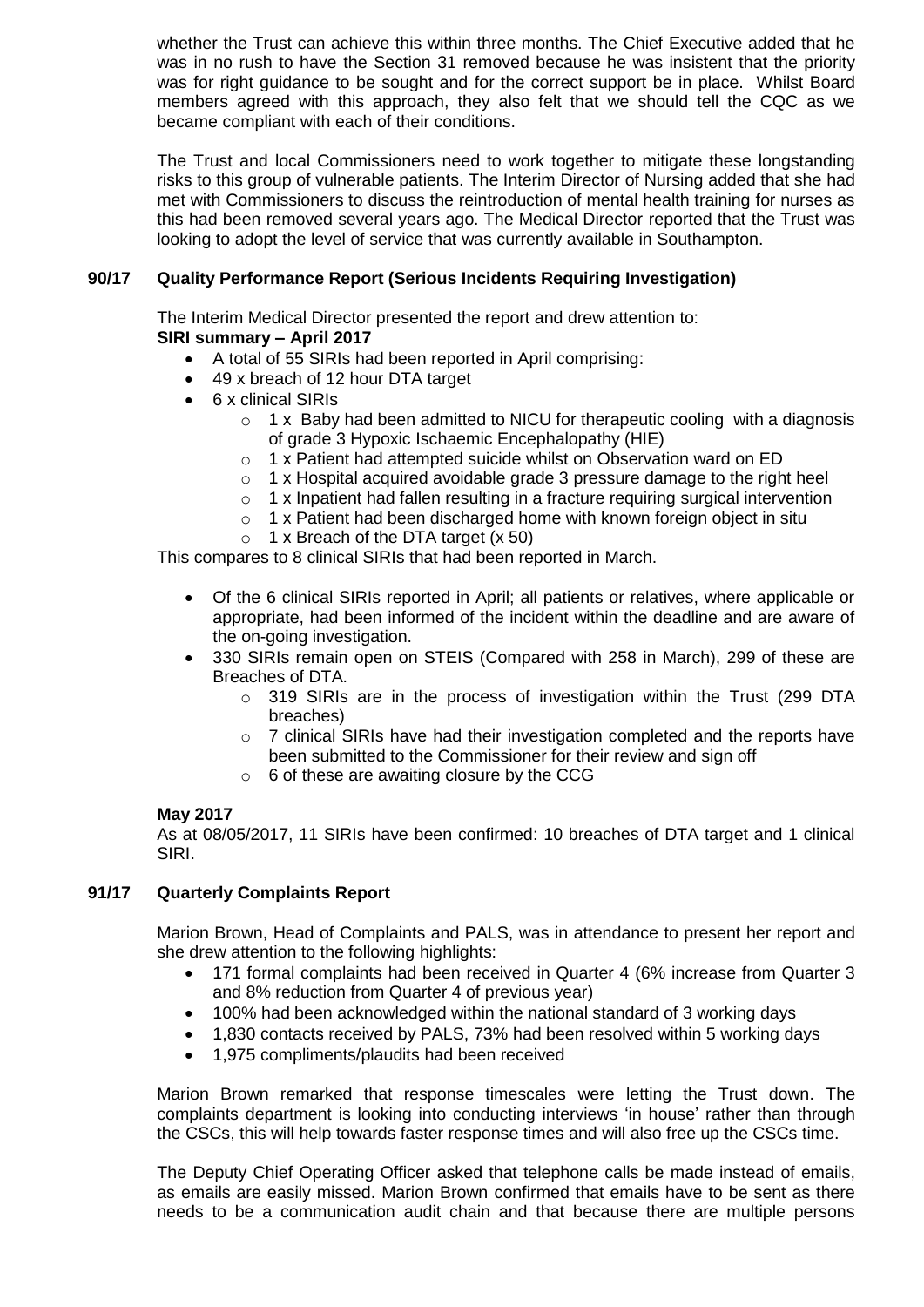included in the emails it would take too much time to call everyone and record the details of the conversations. All emails sent from complaints go directly into a group mailbox and it is the department's responsibility to regularly monitor the mailbox.

David Parfitt considered the level of complaints received to be relatively low and wondered whether everyone with a concern bothered to raise it. Marion Brown responded that her department was working closely with PALS to encourage people to complain should they not be satisfied with the service that they had received and therefore she thought that the level of complaints received was a true reflection. The main concern is the length of time it is taking to respond, and it is this that is frustrating complainants.

## **92/17 Annual Paediatric Safeguarding Report**

Lesley Coles, Head of Nursing, Women and Children and Diane Urquhart, Named Nurse for Safeguarding Children and Young People, attended the meeting to present their report and discussed the following key discussion points. Please see the attached presentation for full details.

- Challenges training compliance
- Emergency Department support
- Data collection systems systems require updating. We are currently using database from external agency
- Using new format (as discussed with Cathy Stone) that relates more easily with contracts and annual plans
- Best practice FGM /CPIS/office tasks to increase ward presence



David Parfitt asked if the department was adequately staffed to cope with the expanding activity. Diane Urquhart replied to say that more trainers were required but that there is an adequate staff base. Safeguarding team members currently have dual roles, meaning that support staff in those areas would be required if a case review takes place as the Safeguarding staff would need to be taken out of their 'day job' in order to carry out the review. A review is currently underway.

Christine Slaymaker raised concern that the report specifically mentions that the Trust Board is assured and engaged and sought assurance that that was correct. Mark Nellthorp, as the Safeguarding Non-Executive Lead, assured the Board that Safeguarding was regularly discussed at the Governance and Quality Committee and that assurance was provided through this committee rather than through Trust Board itself.

The Chairman thanked Lesley and Diane for all of their hard work and for their continuing commitment.

### **93/17 Urgent Care Transformation Programme**

The Director of Emergency Care presented his report and drew attention to the following areas:

- April's 4 hour performance remained highly variable, although overall an upward trend had been noted
- 58 x 12 hour DTA breaches confirmed in month
- A further reduction in conversion rate during April
- Average performance against daily discharge target was < 80% General Medicine & < 45% MOPRS
- Relentless engagement on SAFER Board Rounds continues
- The mean number of medically fit for discharge patients remained >250
- IDS discharges for Pathway 2 and 3 was < 55% of target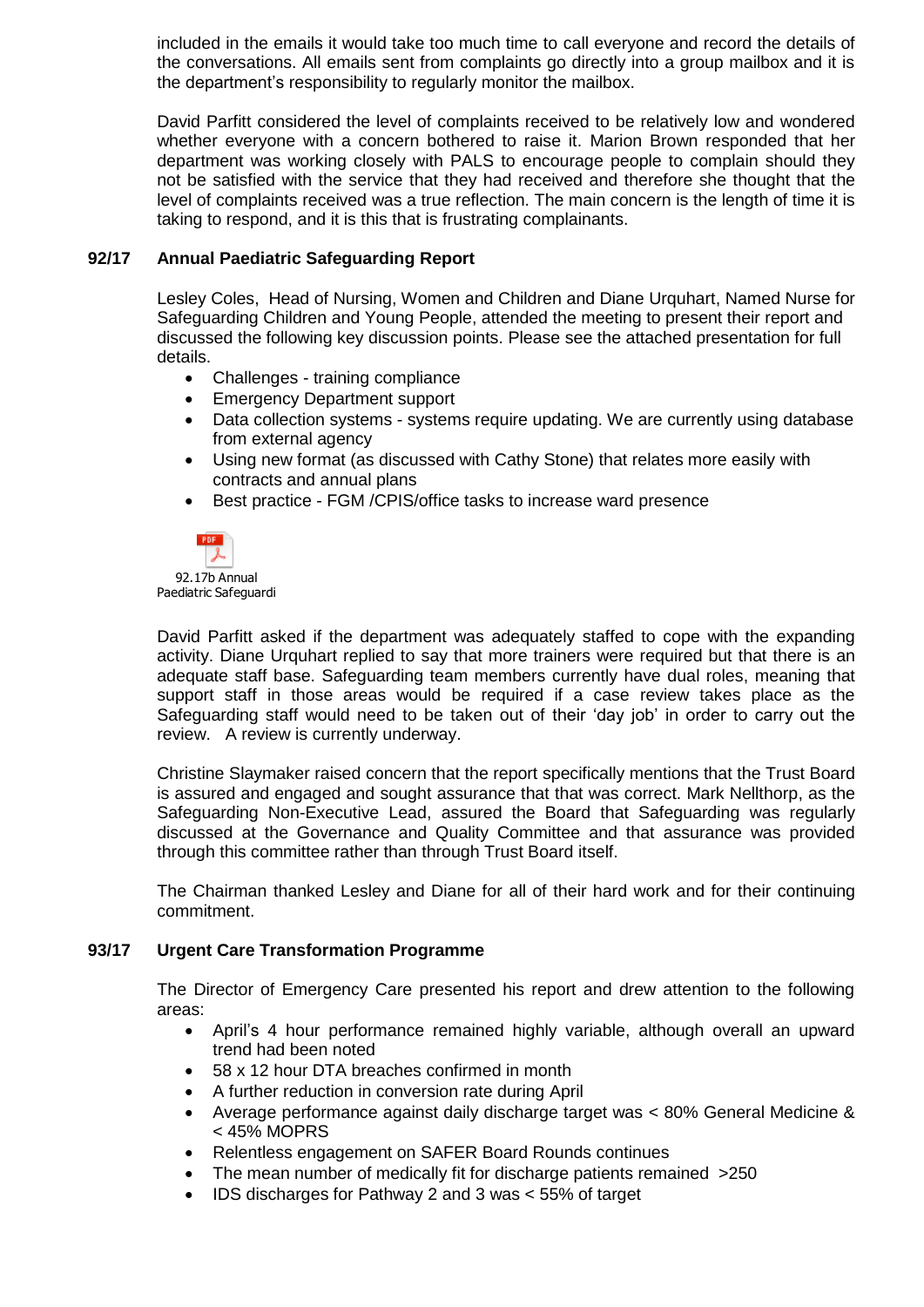Christine Slaymaker questioned how ambulance delays and assessment backlogs were being cleared and what seemed to be most effective. The Director of Emergency Care replied that within the last 9 months a number of different initiatives had been introduced: the introduction of a Navigator role at the front door; the implementation of 'Pit Stop' and close working with the South Central Ambulance Service to ensure there is appropriate safe cohorting of patients when required with regular monitoring. These initiatives had been clinically led by the Emergency Department and had improved the safety and supervision of patients. The Director of Emergency Care stated that the current focus is on the standardisation of discharges, especially at peak times. Areas have been identified that require more resources.

The Interim Chief Operating Officer offered to take the new Board members on a tour of the Emergency Department so that they could see for themselves how the department operates.

The Director of Finance queried if the stranded patient KPI includes the benefit we are expected to see from the medically fit for discharge business case, in terms of the reduction of stranded patients. The Director of Emergency Care confirmed that it was included; the baseline number of 636 includes both those patients who are medically fit and not medically fit.

The Chairman asked when the new medical model was due to start. The Director of Emergency Care confirmed that a comprehensive report, highlighting the medical model and work carried out so far, had been sent to the CQC last week. Any formal change to contractual terms and conditions requires a 3 month period of notice so the new model will commence on 1<sup>st</sup> September, at the latest. The Chief Executive confirmed that there would be a robust approach taken with any non-compliance after the  $1<sup>st</sup>$  September.

### **94/17 Board Assurance Framework**

The Director of Corporate Affairs presented the Board Assurance Framework in its current form but confirmed that it is intended that the Board Assurance Framework will be in a more user-friendly, clearer format. This overhaul will identify the clear risks the Board should be aware of, the mitigation and the KPIs to provide that mitigation. There is also a need to ensure that it has a more strategic focus.

### **95/17 Final Quality Accounts for Ratification**

Noted and ratified by the Board.

### **96/17 Remuneration Committee and Risk Assurance Committee Terms of Reference for Ratification**

Noted and ratified by the Board.

The Chairman commented that the use of term 'Executive Director' and its context is not clear within the Remuneration Committee terms of reference and asked if they could include a list of Board Executive Directors and non-voting Executive Directors.

### **97/17 Charitable Funds Update**

The Director of Corporate Affairs presented this report and highlighted the following key points:-

- Portsmouth Hospitals NHS Trust General Charitable Fund had a total fund balance of £1,302,000 as at 30th April, 2017
- During the month, the charity received donations, legacies and fundraising income of £112,000, including the following items of note:
	- o General Amenity fund received a legacy of £52,000
	- $\circ$  The Rocky Appeal raised nearly £21,000 through private donations and Just Giving donations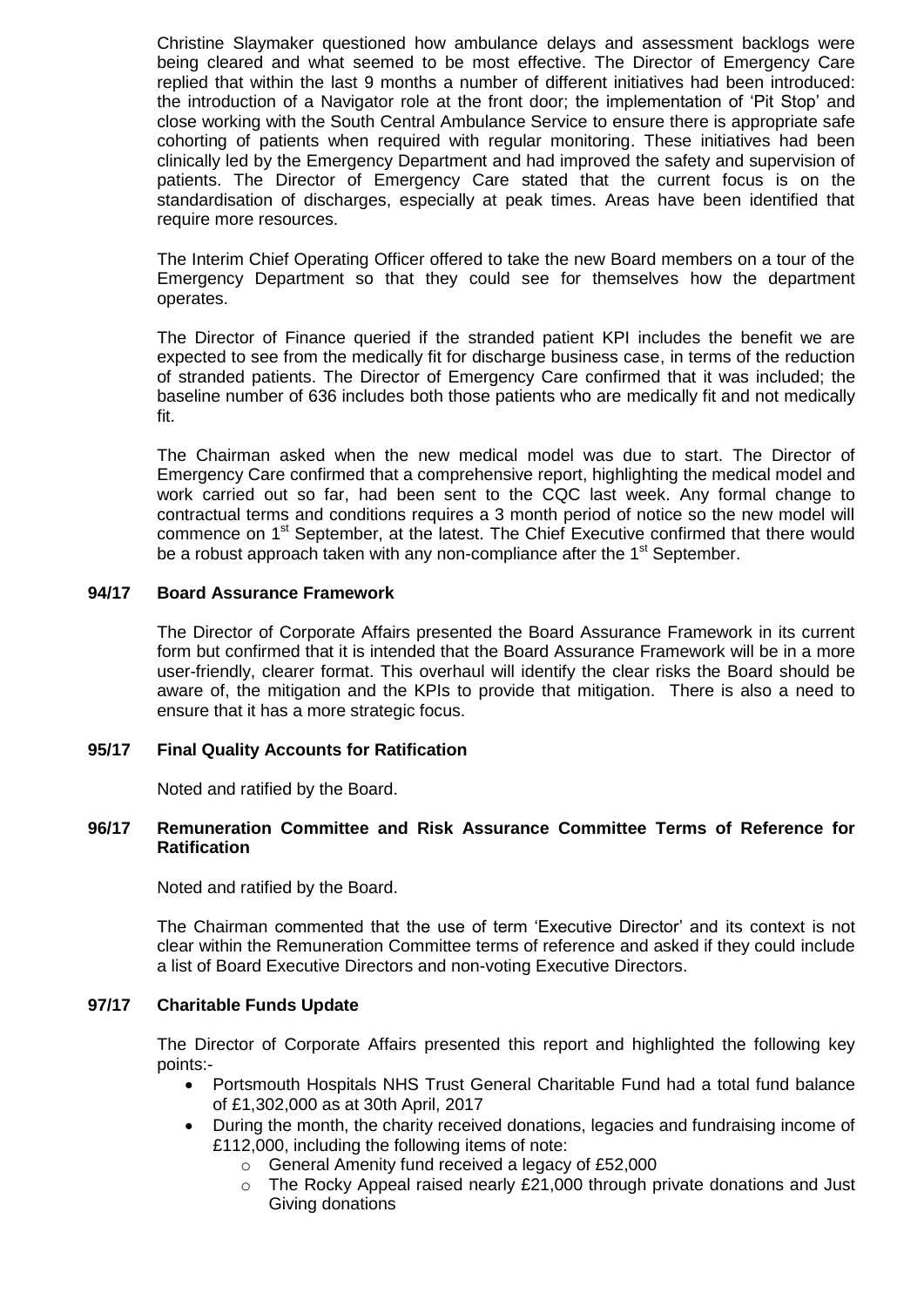- During the month, expenditure of £92,000 had been processed, including the following items of note:
	- o The Eye Department Charitable ward fund spent £11,000 on an imaging camera to help achieve better clinical diagnostic results
- Net Rocky Appeal funds of £1,187,000 have been raised for the Robot appeal. The appeal has supported the four years of the robot lease and associated equipment
- A new fundraising target for 2017/18 has been agreed at £1.3million for both the Charity and Rocky Appeal
- A summary of different community donations that had been gratefully received

# **98/17 Summary of Governors Business**

The Director of Corporate Affairs emphasised the Governors frustrations at seeing no noticeable improvements in Unscheduled Care and a continuance of non-compliance with the SAFER agenda.

Noted.

# **99/17 Non-Executive Directors' Report**

Nothing further to add.

# **100/17 Acute Alliance Steering Group Minutes**

Noted.

# **101/17 Company Secretary Papers for Noting**

Noted.

### **102/17 Annual Work plan**

The annual work plan was noted.

# **103/17 Company Seal**

The Director of Corporate Affairs presented his report and highlighted the following key points:

- There had been 3 occasions since the last report to the Trust Board which had required the use of the official Trust seal.
- Seal affixed on:
	- $\circ$  10.12.2016 Lease to MOD of Albert House, Queen Alexandra hospital
	- o 16.1.2017 Surrender of part of Quad building (Admin & reception Office, Rooms 5 &6) by Southampton University
	- o 16.5.2017 Deed of Grant of Easement between Bellway Homes, Mr & Mrs Mcavery & Portsmouth Hospitals NHS Trust

# **104/17 Record of Attendance**

The record of attendance was noted.

# **105/17 Opportunity for the Public to ask questions relating to today's Board meeting**

There were no questions raised by the public.

The Chairman thanked the members of the public for their attendance and excused them from the meeting.

### **106/17 Any Other Business**

The Chairman reminded the Board that it was expected that a new Medical Director would